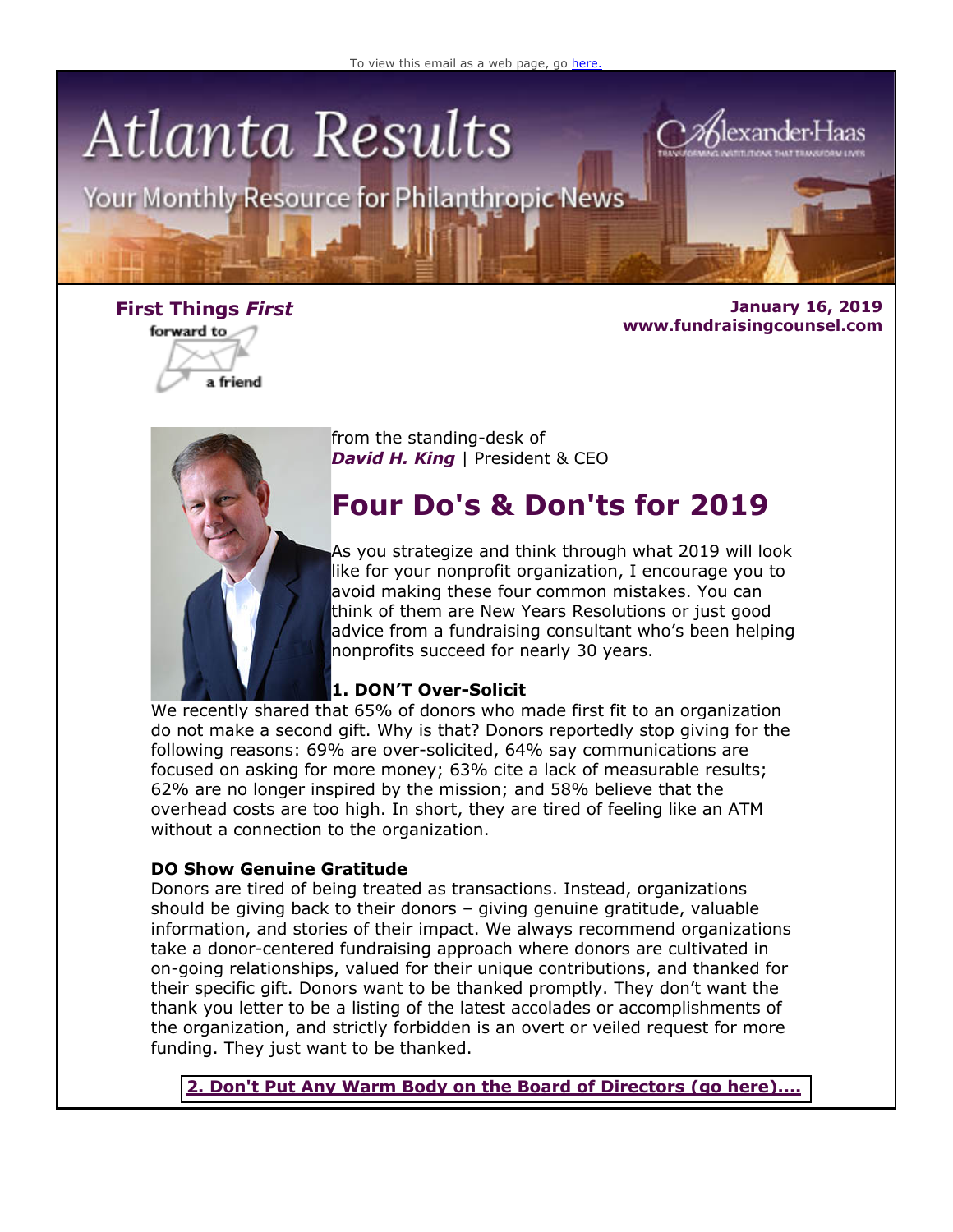

### **It's All About Data Security — Or Lack Of**

In the span of just one month, we have learned of two massive data security breaches at Starwood and Quora affecting 600,000,000 or more individuals – many of whom are own staff members.

Are you next? Based on our visits to client sites around the country, you are probably in decent shape as long as your data is under your control. FERPA, HIPAA, PCI DSS, etc. have been around long enough that we have

had the lid clamped down tightly when it comes to our own internal systems.

But what happens when "your" data is no longer under your control? As more institutions evaluate SaaS and PaaS solutions for their advancement CRM and related fundraising activities, we must acknowledge that we are not always going to be in control of our precious data assets. We must rely on others to ensure our data are properly safeguarded when entrusted in their care.

The good news is that every primary SaaS or PaaS product in play for our use these days are very public regarding what measures they have taken to protect data. And our own internal security experts very likely have requirements we must check on before acquiring such a solution. Stanford University, like many others, has a website devoted to this topic.

### **[But What Should We Look For? Go Here....](http://fundraisingcounsel.com/its-all-about-data-security-or-lack-of/)**

# **Successful Campaigns Require Planning ARE YOU READY?**

Take Our **CAMPAIGN READINESS** Assessment

exander Haas

**Listen and** *Learn....*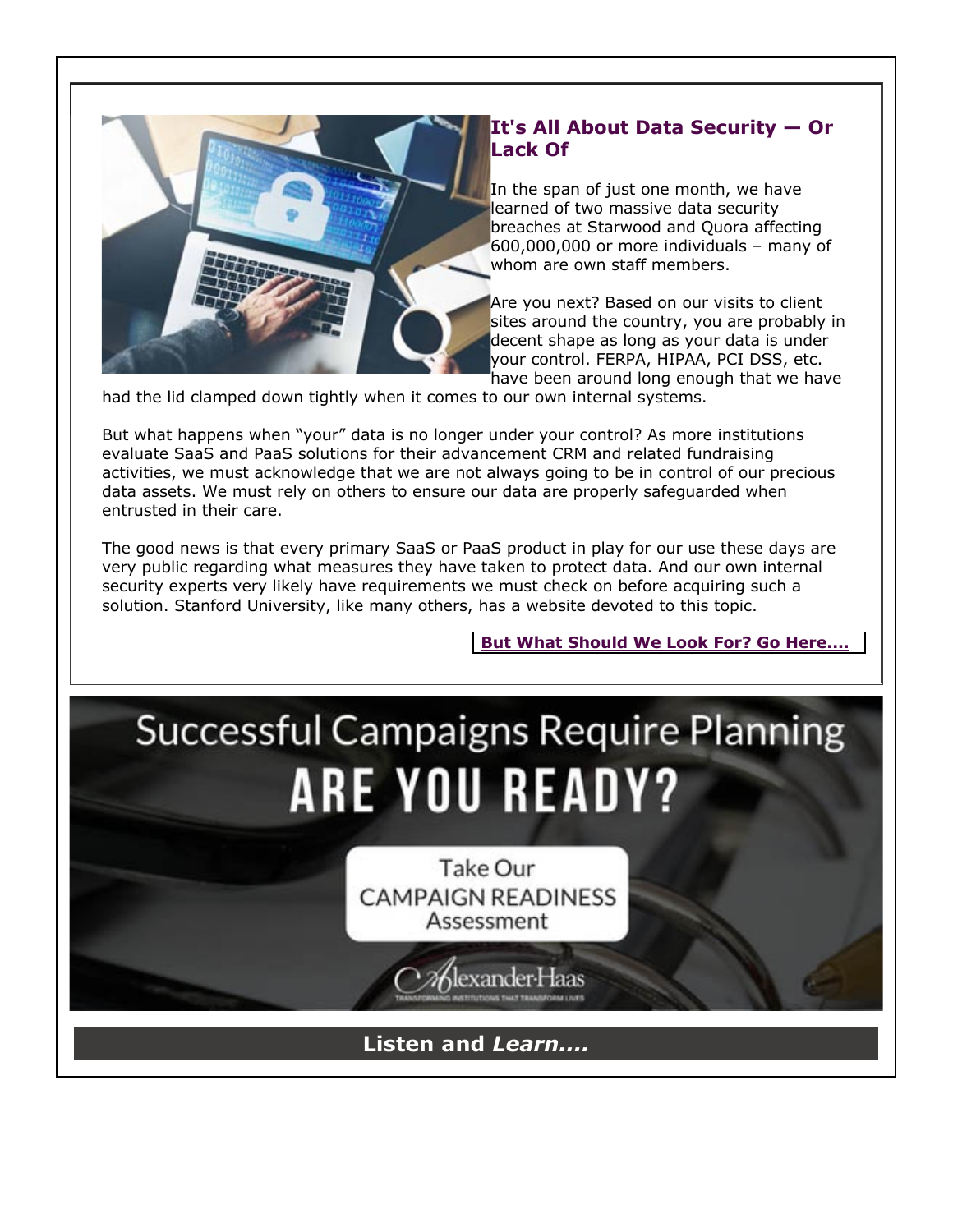# Presented by / featuring:

**GivingTuesday Doesn't Stop on Wednesday**

FUTURES IN FUNDRAISING While #GivingTuesday is a major, nation wide giving **Callexander Haas** campaign held each year the Tuesday after Thanksgiving, your donor and social media strategies should stretch beyond.

> It's never too early to examine what worked and what didn't in your Giving Tuesday fundraising activities. In this episode of *Futures in Fundraising,* Muscular Dystrophy Association Executive Vice President and Chief Impact and

Philanthropy Officer **Adam Cotumaccio** joins Alexander Haas President and CEO, David King to share specific strategies for maximizing your #GivingTuesday reach along with tips for nonprofit leadership and growth to help your organization finish the year stronger next year!

### **[click on picture for podcast](http://fundraisingcounsel.com/strategies-and-tips-to-maximize-givingtuesday-with-adam-cotumaccio-of-mda/)**



### **Are You Listening to Our Podcast?**



**Podcasts** for Nonprofit **Founders**  $(ln 2018)$ 



**NonprofitNews.com** thinks you should! The website's **Donorbox Blog** lists our podcast **Futures in Fundraising** #4 on a list of **8 Podcasts for Nonprofit Founders (in 2018)**.

Catch a new episode of Futures in Fundraising each month on Tuesdays at 10:00 am (EST) on Facebook Live.

To download this show and catch up on others, find us on iTunes.

*Listen* **[to all our podcasts here....](http://fundraisingcounsel.com/news-views/futures-in-fundraising-podcasts/)**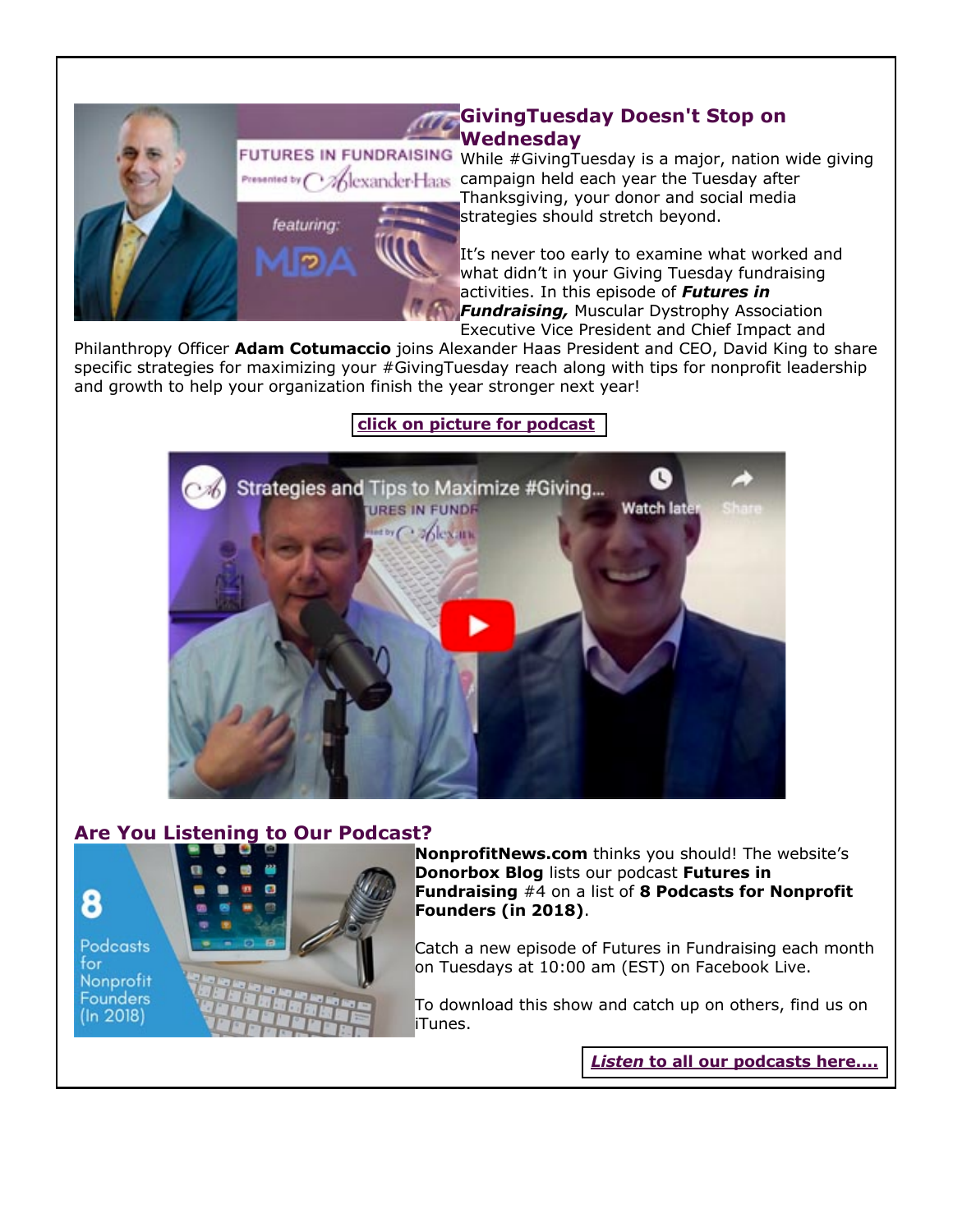Intentional cultivations of major gift prospects can help donors understand the importance of their gifts in a confusing and increasingly competitive climate.

## **JOHN TAYLOR PARTNER**



### **We'd Like You to** *Know....*

**Transforming Institutions** Welcoming Returning Client Partner



**Aurora Theatre** in Lawrenceville, GA is a returning Client Partner. We are thrilled to continue our relationship.

**[Our Metro Atlanta](http://fundraisingcounsel.com/our-clients/)** *Client Partners*